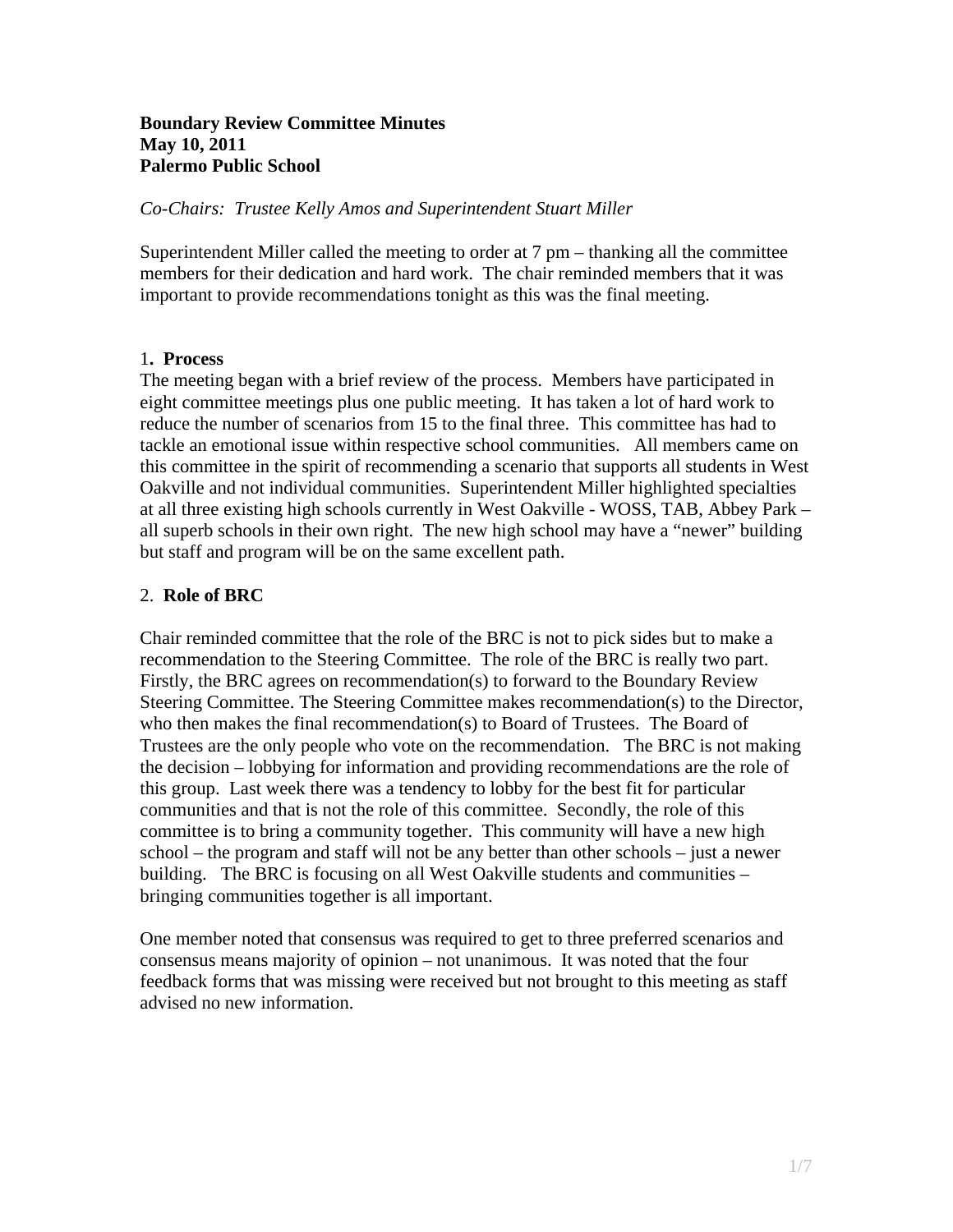## 3. **Questions**

# **Cost of French Immersion**

The Superintendent of Business Services provided additional background information on the funding for French Immersion. It was noted that the funding per pupil foundation grant covers class size of 22. Because the average FI high school class is in excess of 22, the foundation grant covers the cost of French teachers – no additional dollars required has no impact on English subject teachers. For each new section (a section is a class) additional funding (texts, supplies) is provided for the first two years  $(\$1350 - 1<sup>st</sup>$  year and  $$950 - 2<sup>nd</sup>$  year) Transportation costs approximately \$15,000 per run. Currently three runs to TAB - \$45,000. Scenario 5 would have more students walking to school so only two runs – savings of \$15,000 in transportation costs.

Superintendent gave a brief overview of the timetabling process in high school. FI students take 10 courses in French (4 in Gr. 9, 4 in Gr. 10, 1 in Gr. 11 and 1 in Gr. 12) In Grades 9 and 10 a student usually takes 8 credits while in Grades 11 and 12 a student may choose only 6 credits. For example, 400 sections; teachers are based on a formula; more students – more teachers; not part of programming. i.e. 90 students – 3 sections of 30 Try to keep class size lower for Grade 9 – applied then academic; therefore, other classes – senior level higher numbers. FI just another section – look at total numbers. Decision-making process the same for FI and English programming. They are all lumped in as classroom sections. Sp. Ed and OYAP are specific sections. It is a reality that most of the school budget is spent on staffing.

## 4. **Discussion of Scenarios**

Chair steered Committee towards discussing what information would help the Steering Committee about a particular scenario.

- Good quality programming
- Limit student movement
- Limit overcrowding class sizes do not increase space becomes an issue not class size – i.e. use seminar room, back of library for classroom, teachers don't always have access to classroom during prep time.

An open dialogue followed with questions raised by BRC members.

 One BRC member asked if there was a scenario that trustees were considering that is not one of the three preferred scenarios? Historically, this has happened in the past – if so, would like to discuss openly. Chair of Board – Do you expect one of these three scenarios to be approved exactly as it is today? BRC said yes. The Board Chair said it was unrealistic not to expect any change and that the Trustees would honour all three recommendations and said that there was absolutely no other scenario being contemplated. One Trustee noted that French Immersion with a September 2016 start was a concern. This Trustee believed that an earlier start should be considered. It was noted that when boundaries are changed, it is important to include grandfathering as much as possible.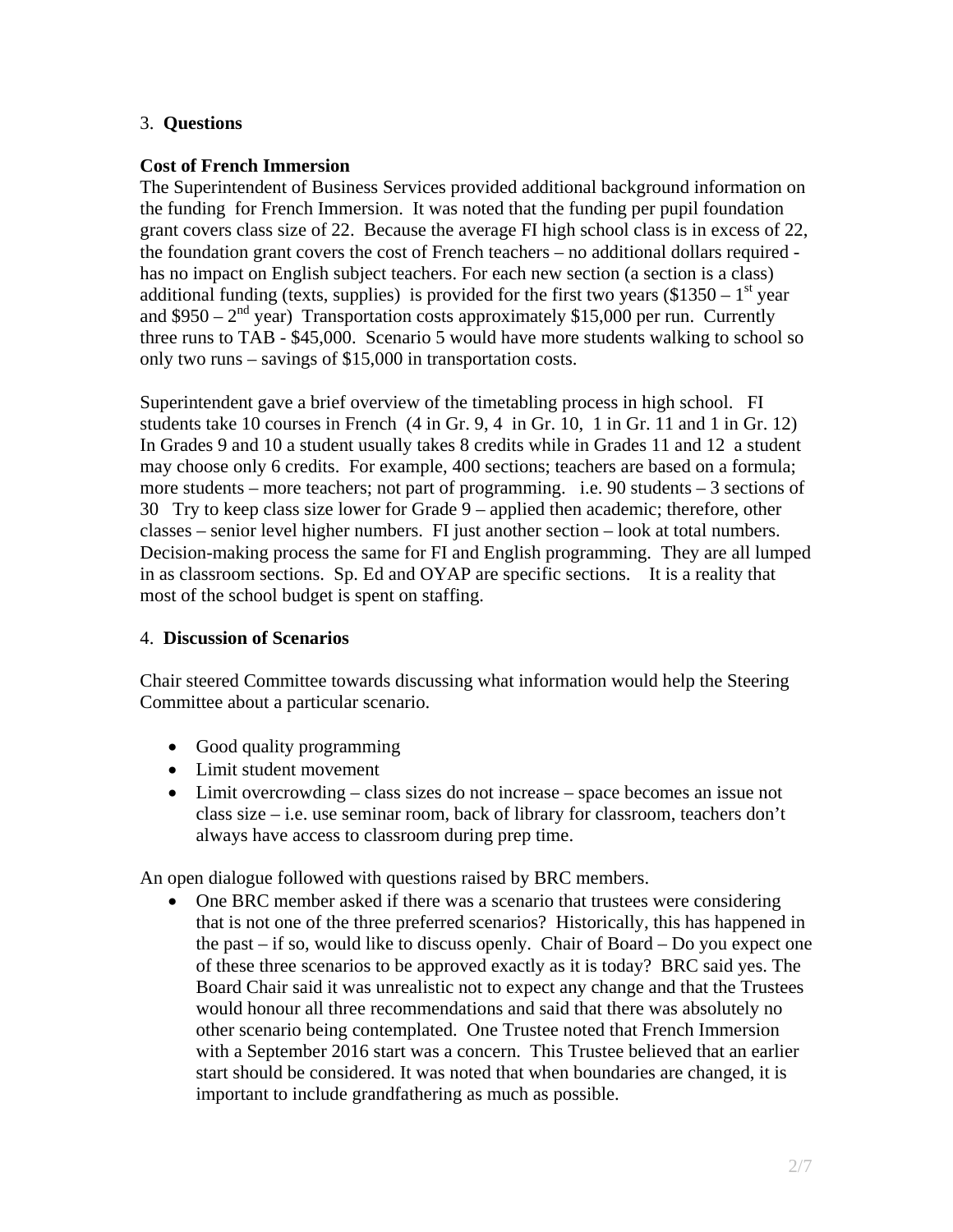- One member asked if there was a tipping point regarding numbers for each high school? A point where Board is uncomfortable… This is a grey area as different schools have a different ability to absorb more students. New school can accommodate more students – i.e. easier for portables. Because students don't take 8 out of 8 credits, there is flexibility  $-15\%$  more usually okay  $-$  problems arise when specialty classes are large (science lab, computer room) – quick fix is lunch hour classes - three lunches when student population is  $20 - 25\%$ overcapacity. For example overcrowding at WOSS which has two lunch periods has resulted with students in hallways, excessive garbage, extracurricular activities more difficult, classroom shortage – stage used for music class, teachers work/eating area a classroom. Staff can make it work, but it is not ideal. A third lunch period is always an option. At Abbey Park, with its current population of 1250 students, is almost out of science room space with 57 of the available 60 science class sections filled.
- One BRC member reminded the committee that 13 of the scenarios were generated by the Planning Department – only two were generated by members. BRC member concerned that trustees present have boundary concerns and numbers concerns that are being mentioned now at this late date. Member noted that the committee never brainstormed as a group how to make scenarios better, but always were debating merits of scenarios put forth by staff. Reflection if committee should be focusing on making these three scenarios better. Chair of Board would be happy to hear how these scenarios might be improved. Need to give Director best information possible. BRC would like to know how trustees would improve scenarios. Generating new ideas and feedback was purpose of this committee.
- One BRC member noted that up to and including the public meeting there was a good feeling – members had bonded. After April 28 meeting – group divided. Concentration tonight has to be about making scenarios work. Original survey sent to homes in Ward 4 resulted in a strong sentiment that community wanted a community school. What does that mean? Better neighbours – your children generate relationships for your whole family. We have great programming in Halton. Numbers are the best forecast that can be done. Ten year plans still need to be reviewed annually – commitment to regular review. Create flexibility in all of the schools – different ways to enhance each school. With numbers starting in 2012, it was suggested that flexibility was needed until FI programming starts in 2015 or 2016. Plan needs to be reviewed on a regular basis. It was suggested that optional attendance be promoted, let people have more choice, tweak boundaries for specific neighbourhoods, grandfathering for all students.
- BRC member expressed concern that NW Oakville has largest population in Oakville and that the Town was considering dividing NW Oakville into two wards.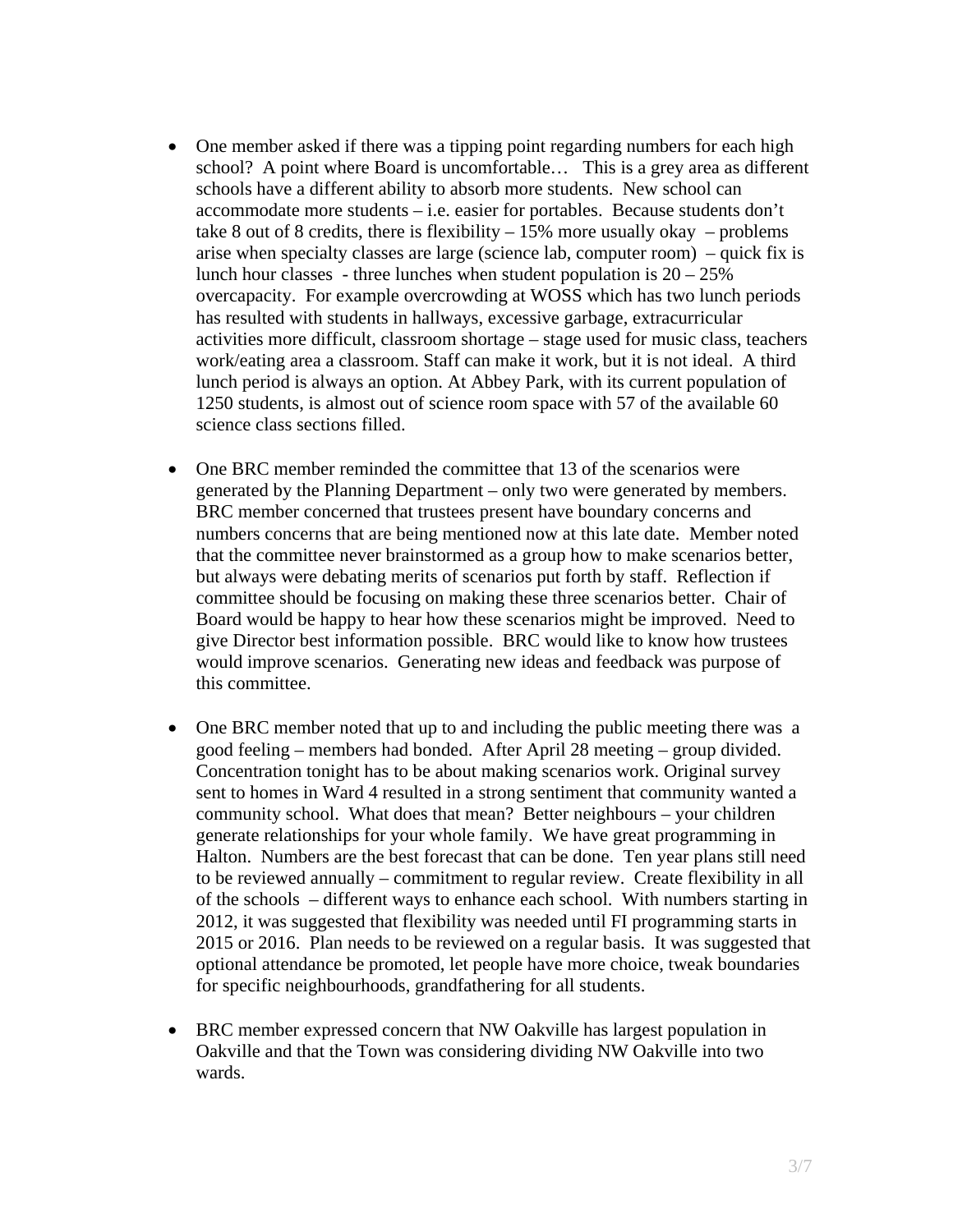- Stability of student is key. Constant moving of children in school atmosphere can be detrimental – forming relationships, building trust. Over the past several years, students have been moved by the Board causing parents to cope with school-toschool moves. A big variable is high-growth area. Number of transitions is definitely a negative in student achievement; however, it is less negative when whole cohort moves than small groups.
- One BRC member noted that it was critically important to hear from trustees as to preferences. The more information the trustees have the better. Trustees encouraged "tweaking" at the BRC level.
- Concern by one member that numbers for new school will be over-populated very quickly – private school students, Catholic students, new homes if FI started early.
- It was noted that optional attendance is the responsibility of principal and superintendent. Also that Third Line is a "wiggly line" – follows the Forest Trail boundary – need to clarify.

The Committee was asked to review scenarios with input that would be helpful to Director. What can make this scenario better? It was decided to review the three preferred scenarios with two views: Points to Consider and Possible Improvements\*

## *Scenario One*

#### **Points to Consider**

- FI boundary remains the same (all students to TAB)
- Abbey Park population stabilized, (numbers are down but reality is that optional attendance does have impact) leaves room for flexibility, meets LTAP goal to reduce overcrowding at Abbey Park. New school has low school population
- Pressure on school population at TAB
- Possible impact on long-term stability for FI students at TAB, stability for the present
- No FI program offered north of QEW
- Public preference from feedback received
- English boundaries are logical
- $\bullet$  FI keeps cohorts together
- Keeps TAB viable
- Low numbers in new high school so more flexibility
- Possible students leaving FI program at high school level
- Most balanced for all schools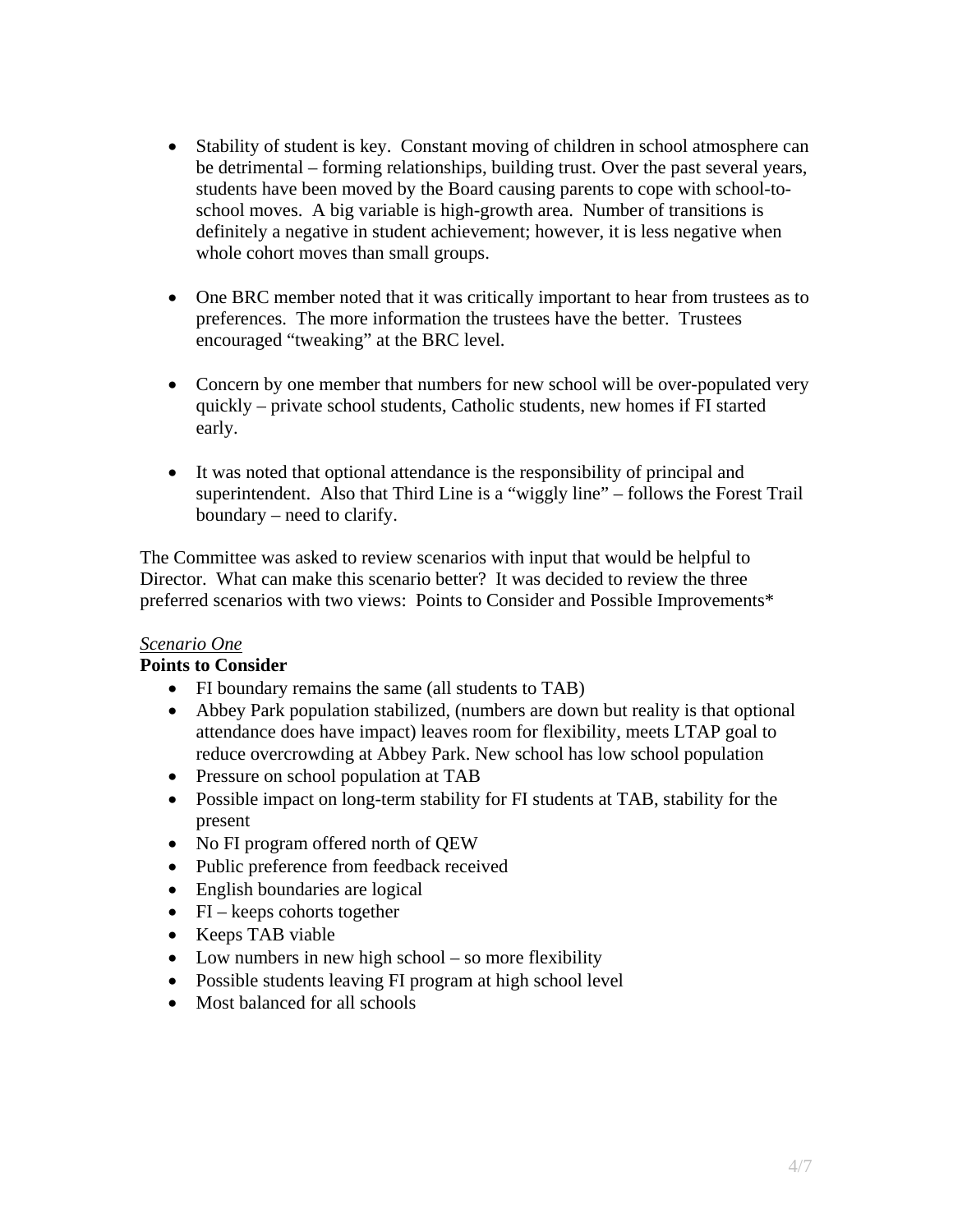## **Possible Improvements**

- Need to review TAB school population in two years
- Co-build a French Immersion Program with the new French Catholic High School on Bronte Road.
- Has the most students in oldest high school possible building improvements
- Status quo for FI students for two years, review, 2014 flexibility to convert to Scenario 5 if room at new high school. Helps long-term viability at TAB
- Innovative Programming new French Catholic school in North, consider offering Grade 11, Grade 12 FI credit at Abbey Park and new H.S. as well as TAB

### *Scenario Five*

## **Points to Consider**

- FI introduced in 2016 might coincide with first portable, perception for community negative
- Expectation that French will end up at new high school. Students need to know what high school they will be attending. FI moved from QEP to TAB. It takes time for program (2 -3 years) to be integrated into school and for new FI students to feel "at home."
- Need FI high school in NW Oakville sooner start would be better
- Reality is that the new high school is overcrowded by 2020
- Need flexibility in the new high school
- This will give FI students in this part of Oakville opportunity to walk to high school.
- Keeps maximum number of students in community.

## **Possible Improvements**

- Review process to ensure long-term stability
- Open Abbey Park for optional attendance and grandfathering
- Introduce FI Grade 8 to new high school in 2015 so FI Grade 8 and FI Grade 9
- Offer Grade 11, Grade 12 FI French courses as soon as school opens
- Move English boundary north of Upper Middle to better balance English program between Abbey Park and new high school.
- Start Forest Trail Grade 9 students in new high school for Sept. 2012. Flexible boundary – difficult to manage flexible boundaries for administration.
- A BRC member noted that people spend \$800,000 on a home, or rent a home, in a particular boundary to go to a particular school and they would not be happy with "flexible boundaries." On BRC member supported the comment and noted that they had purchased a home based on location of a "future" walk-to school and then had to relocate family from this area as the children were not able to attend as the walk-to community school was opened as a single track FI school.
- Implement caps for FI (trustee noted that this would involve a policy change).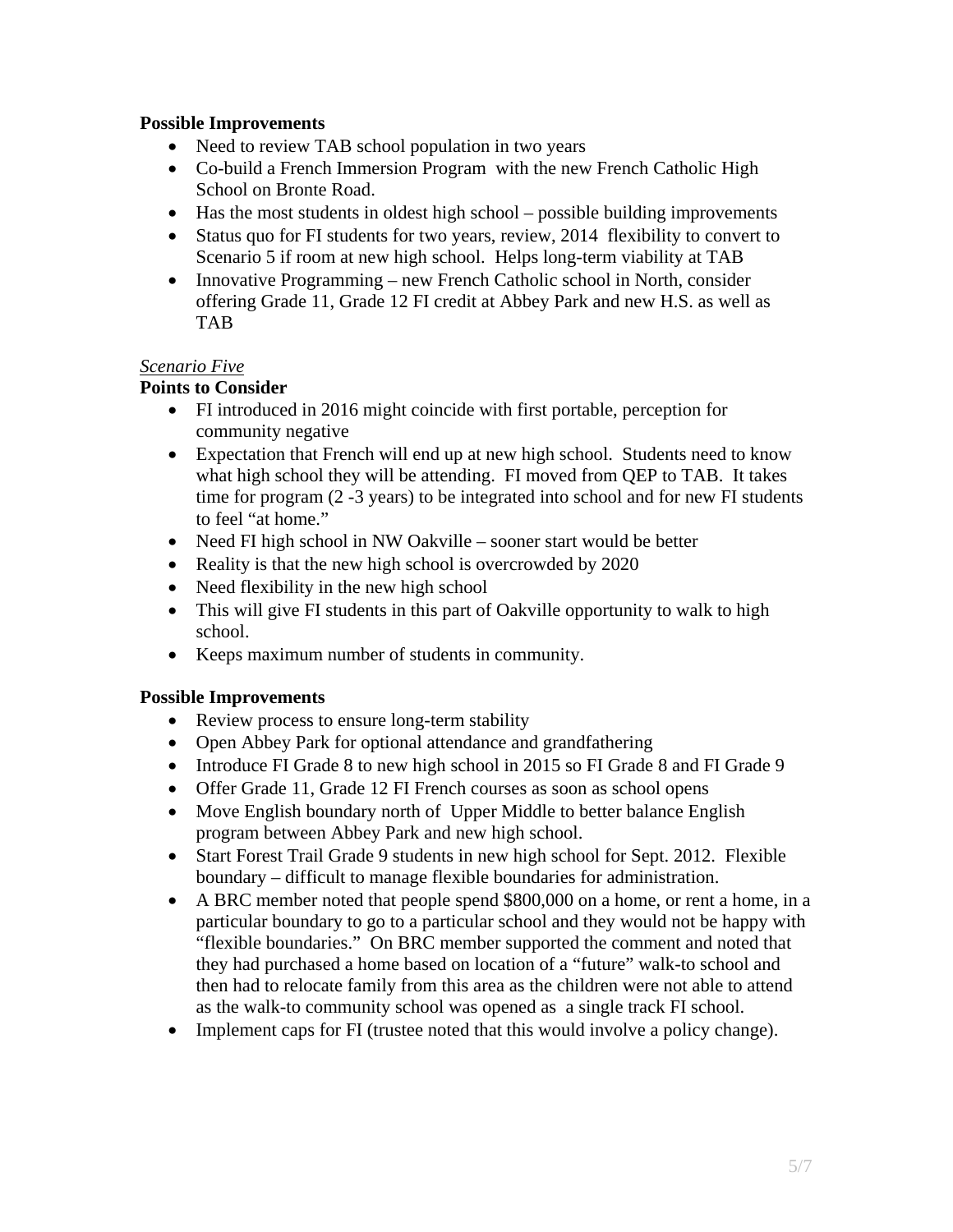### *Scenario Ten*

### **Points to Consider**

- Students will walk or be bussed by neighbourhood high school.
- Splits Palermo English cohort.
- Bussing costs for some Palermo students to Abbey Park.
- Pressure on Abbey Park enrolment at or near capacity till 2015.
- Abbey Park is a holding school for Palermo and was never intended to be its longterm school.
- Does not alleviate overcrowding at Abbey Park.
- New school underutilized.

## **Possible Improvements**

- Students at Palermo have ability to have optional attendance at new high school.
- Start FI program earlier at new high school. Optional attendance for FI students at new high school. (Forest Trail students could walk to new HS not be bussed to TAB) Program is the number one criteria for Optional Attendance at high school.

\* *The BRC does not endorse these possible improvements from members and trustees. There was no time to discuss whether they were good ideas or not and no time for data analysis*.

## **5. Other Recommendations outside Scenarios**

- Look at new high school starting with Grade 9 and 10.
- Possible extension of grandfathering to lower grades this could impact class sizes and program especially in grade 11. Currently the new High School is scheduled to open as Grades 9-11. Effective 2012 – four-year program.
- Better transparency has been a good process. Public meetings regarding LTAP (Long-term Accommodation Plan) The annual Open House needs to be better communicated to public at large what an LTAP Open House is about.
- Schools are closed to optional attendance when overcrowded. All Oakville High Schools have accepted optional attendance students; elementary schools are more likely to be closed schools.
- BRC member suggested that data analysis (population projections) be done, and shared, for any possible improvements including trustees' improvements. Information put on the website. (Information would be in Board report.) Steering Committee could consider sending report to BRC members after trustees have received their package.
- There is a two-week process for Board Meetings. Report would be available a few nights before Board meeting. Delegations would be two weeks later. Decision-making process would take place at the next Board meeting. The Board can defer decision if new information is tabled or recommended. If amendment to recommendation were significant, the decision would likely be deferred to give public a chance to respond.